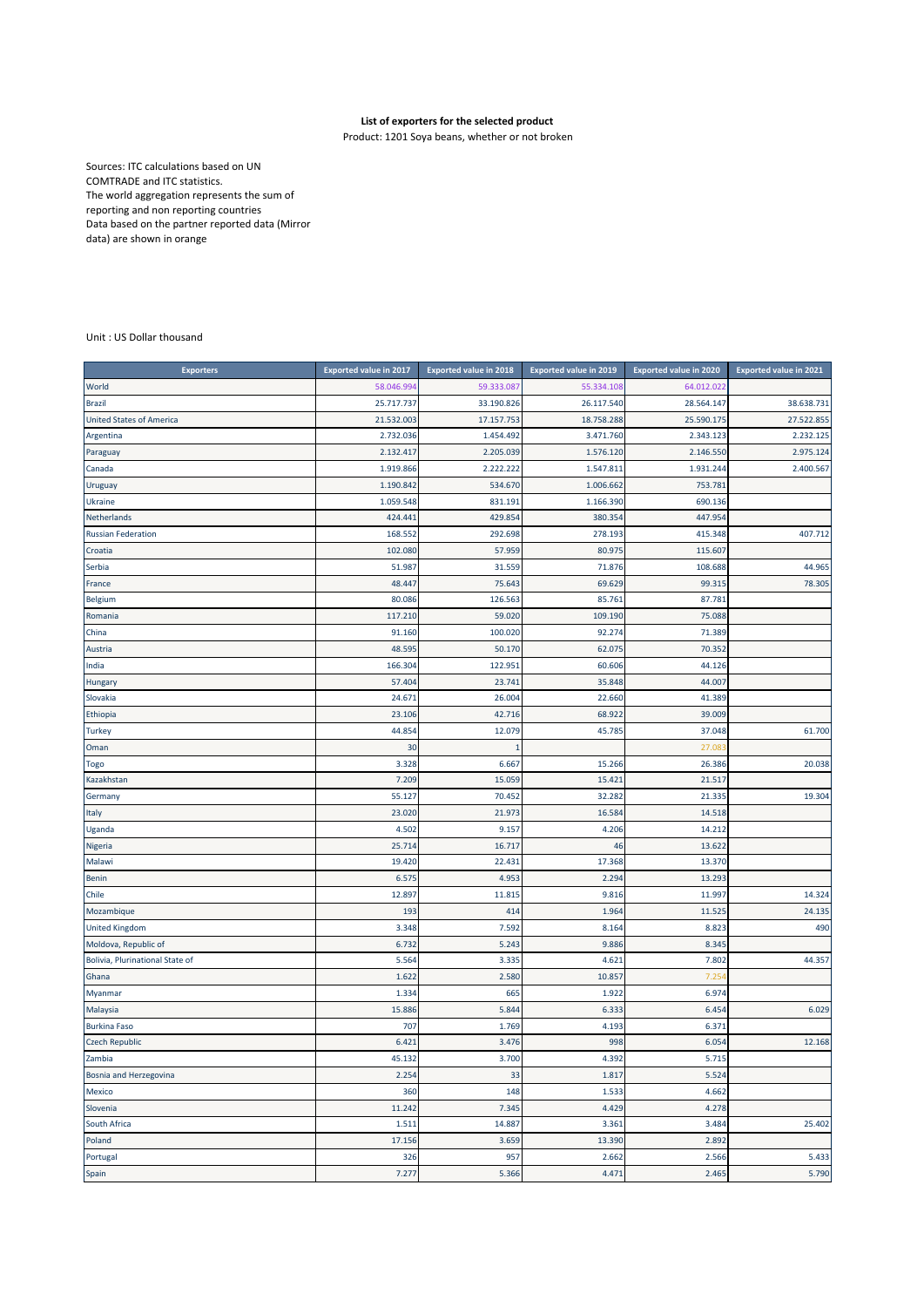| Djibouti                          | 1.044                         | 4.290                   | 4.579          | 2.310                   |              |
|-----------------------------------|-------------------------------|-------------------------|----------------|-------------------------|--------------|
| Tanzania, United Republic of      | 1.597                         | 2.787                   | 4.651          | 2.249                   |              |
| Lithuania                         | 1.732                         | 1.980                   | 1.738          | 1.398                   | 3.185        |
| Denmark                           | 1.421                         | 868                     | 1.223          | 1.217                   |              |
| Greece                            | 203                           | 951                     | 868            | 1.082                   | 764          |
| Thailand                          | 2.443                         | 1.990                   | 1.909          | 1.067                   | 591          |
| Australia                         | 2.714                         | 2.337                   | 1.157          | 948                     | 6.695        |
| Ireland                           | 23                            | 375                     | 826            | 796                     | 131          |
| <b>Belarus</b>                    | 108                           | 12.389                  | 1.314          | 582                     |              |
| Hong Kong, China                  | 4.338                         | 3.247                   | 592            | 564                     | 603          |
| Indonesia                         | 254                           | 467                     | 1.121          | 545                     |              |
| Viet Nam                          | 18                            | 655                     | 1.402          | 374                     |              |
| Singapore                         | 286                           | 194                     | 223            | 350                     |              |
| Zimbabwe                          | 496                           | 251                     | 246            | 317                     |              |
|                                   | 1.516                         | 57 <sub>9</sub>         | 979            | 316                     |              |
| Bulgaria                          | 267                           | 230                     | 132            | 308                     |              |
| Egypt                             |                               | 236                     | 72             | 243                     |              |
| <b>United Arab Emirates</b>       | 1.126                         |                         |                |                         |              |
| Japan                             | 306                           | 189                     | 458            | 231                     | 295          |
| Sweden                            | 207                           | 145                     | 252            | 198                     |              |
| Korea, Republic of                | 92                            | 154                     | 162            | 191                     | 329          |
| Cameroon                          | 4.192                         | 439                     | 23             | 165                     |              |
| Switzerland                       | 183                           | 356                     | 147            | 161                     | 177          |
| Mali                              | $\pmb{0}$                     | 0                       | 0              | 155                     |              |
| Norway                            | $\mathbf{1}$                  | $\mathbf 0$             | 30             | 145                     | 11           |
| Taipei, Chinese                   | 266                           | 252                     | 253            | 132                     |              |
| Latvia                            | 1.922                         | 429                     | 89             | 116                     | 1.144        |
| Sri Lanka                         | 80                            |                         | 86             | 113                     |              |
| Saint Vincent and the Grenadines  | $\mathbf 0$                   | $\mathbf 0$             | $\pmb{0}$      | 102                     |              |
| Kyrgyzstan                        | 24                            | $\mathbf 0$             | $\mathbf{1}$   | 91                      |              |
| Iran, Islamic Republic of         | 28                            | 25                      |                | 89                      |              |
| Honduras                          | $\pmb{0}$                     | $\pmb{0}$               | $\pmb{0}$      | 69                      |              |
| Saudi Arabia                      | 50                            | 41                      | $\pmb{0}$      | 65                      |              |
| Côte d'Ivoire                     | 153                           | 12                      | 28             | 60                      |              |
| Guatemala                         | 29                            | 18                      | 40             | 57                      |              |
| Lao People's Democratic Republic  | 39                            | 1.381                   | 1.550          | 41                      |              |
| Dominican Republic                | 28                            | B                       | $\overline{2}$ | 41                      |              |
| Pakistan                          | 21                            | 318                     | 213            | 41                      |              |
| South Sudan                       |                               |                         |                | 32                      |              |
| Namibia                           | C                             | 11                      | 0              | 30                      |              |
| Estonia                           | 615                           | 615                     | 5              | 29                      | 32           |
| Bangladesh                        |                               |                         | 80             | 28                      |              |
| Luxembourg                        | 8                             | 20                      | 17             | 22                      |              |
| Sudan                             | 24                            | C                       |                | Z.                      |              |
| Colombia                          | 50                            | 21                      | 113            | 19                      |              |
| Cambodia                          | 57                            | $\mathbf 0$             | $\overline{2}$ | 16                      |              |
| Afghanistan                       | 457                           | $\overline{2}$          | $\mathbf 0$    | 15                      |              |
| Peru                              | 15                            | 6                       | 12             | 15                      |              |
| Syrian Arab Republic              |                               | 16                      |                | 12                      |              |
| Cocos (Keeling) Islands           |                               |                         |                | 10                      |              |
| Jordan                            | 30                            | $\mathbf 0$             | 27             | 10                      |              |
| Nicaragua                         | 43                            | 17                      | 5              | 9                       |              |
| Georgia                           | $\pmb{0}$                     | $\pmb{0}$               | 33             | $\bf 8$                 | $\pmb{0}$    |
| Congo, Democratic Republic of the |                               | $\overline{\mathbf{3}}$ |                | $\bf8$                  |              |
| Ecuador                           | $\overline{2}$<br>$\mathbf 0$ | $\overline{7}$          | 12             | $\overline{7}$          |              |
|                                   |                               |                         | 18             | $\boldsymbol{6}$        |              |
| Bahrain                           | 22                            | $\mathbf 0$             | $\mathbf 1$    |                         |              |
| Costa Rica                        | $\pmb{0}$                     | $\overline{1}$          | $\mathbf{1}$   | $\overline{\mathbf{3}}$ |              |
| Israel                            | 19                            | $\mathbf 0$             | 77             | 3                       |              |
| Guyana                            | $\mathbf 0$                   | 1                       | 3              | $\overline{2}$          | 3            |
| Fiji                              | 3                             | $\bf{0}$                | $\bf{0}$       | $\overline{2}$          |              |
| Macedonia, North                  | $\mathbf{1}$                  | $\mathbf 0$             | 6              | $\overline{2}$          |              |
| Tunisia                           | $\pmb{0}$                     | $\mathbf 0$             | $\pmb{0}$      |                         |              |
| New Zealand                       | 6                             | 2                       | $\overline{2}$ | $\mathbf{1}$            | $\mathbf{0}$ |
| Nepal                             | 23                            | 1                       | $\overline{2}$ | $\mathbf{1}$            |              |
| Philippines                       | $\mathbf 0$                   | 0                       | 99             | $\mathbf{1}$            |              |
| Jamaica                           | $\mathbf 1$                   | 3                       | 0              | 1                       |              |
| Kenya                             |                               |                         | 57             |                         |              |